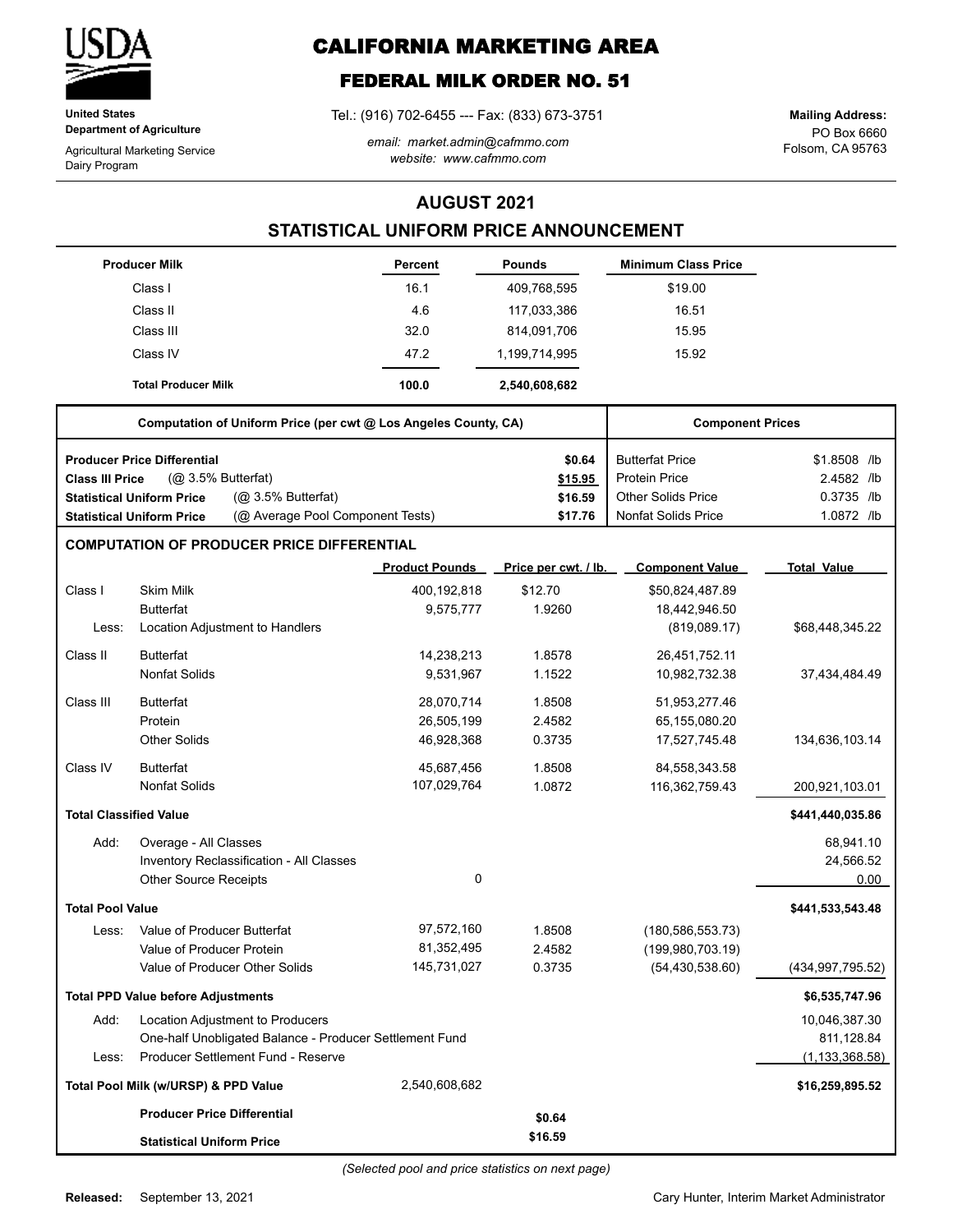# **CALIFORNIA MARKETING AREA**

## **FEDERAL MILK ORDER NO. 51**

| <b>Payment Schedule</b>                                      |                    |  |  |  |
|--------------------------------------------------------------|--------------------|--|--|--|
| <b>Payment Dates for the Month of:</b>                       | <b>AUGUST 2021</b> |  |  |  |
| Payment TO the Producer Settlement Fund due on:              | September 16, 2021 |  |  |  |
| Payments FROM the Producer Settlement Fund made on:          | September 20, 2021 |  |  |  |
| Final payments TO a Cooperative Association must be made on: | September 20, 2021 |  |  |  |
| Final payments to Producers must be RECEIVED by:             | September 20, 2021 |  |  |  |
|                                                              |                    |  |  |  |

#### **Producer Price Differential and Statistical Uniform Price, by Zone Differential**

|                      | Zone<br>1/<br><b>Differential</b> | <b>Adjustment</b> | <b>Producer</b><br><b>Price</b><br><b>Differential</b> | <b>Statistical</b><br><b>Uniform</b><br><b>Price</b> | 2/ |
|----------------------|-----------------------------------|-------------------|--------------------------------------------------------|------------------------------------------------------|----|
|                      |                                   |                   | dollars per hundredweight                              |                                                      |    |
| <b>As Announced:</b> | 2.10                              | 0.00              | 0.64                                                   | 16.59                                                |    |
| <b>Other Zones:</b>  | 2.00                              | (0.10)            | 0.54                                                   | 16.49                                                |    |
|                      | 1.80                              | (0.30)            | 0.34                                                   | 16.29                                                |    |
|                      | 1.70                              | (0.40)            | 0.24                                                   | 16.19                                                |    |
|                      | 1.60                              | (0.50)            | 0.14                                                   | 16.09                                                |    |

Differentials listed apply to zones included in the California Marketing Area. Outside of this area, differentials may be above or below this range. Differentials apply on a county basis. 1/

2/ Prices at 3.5 percent butterfat, 2.99 percent protein, and 5.69 percent other solids.

#### **Producer Milk Received by Component Pounds**

| <b>Producer Milk Receipts</b> | <b>Skim</b>   | <b>Butterfat</b> | <b>Protein</b><br><b>Pounds</b> | <b>Other Solids</b> | <b>Nonfat Solids</b> |
|-------------------------------|---------------|------------------|---------------------------------|---------------------|----------------------|
| Class I                       | 400,192,818   | 9.575.777        | 13,210,758                      | 23,877,466          | 37,088,224           |
| Class II                      | 102,795,173   | 14,238,213       | 3.407.748                       | 6.124.219           | 9.531.967            |
| Class III                     | 786,020,992   | 28,070,714       | 26,505,199                      | 46,928,368          | 73,433,567           |
| Class IV                      | 1,154,027,539 | 45,687,456       | 38.228.790                      | 68.800.974          | 107,029,764          |
| <b>Total Producer Milk</b>    | 2,443,036,522 | 97,572,160       | 81.352.495                      | 145,731,027         | 227,083,522          |

#### **Selected Pool Statistics**

| Est Class I Percentages |       |   | Average test of producer receipts: |        |   |
|-------------------------|-------|---|------------------------------------|--------|---|
| Skim                    | 19.40 | % | <b>Butterfat</b>                   | 3.84 % |   |
| <b>Butterfat</b>        | 12.36 | % | Protein                            | 3.20 % |   |
|                         |       |   | <b>Other Solids</b>                | 5.74   | % |

#### **Administrative Assessment and Marketing Service Deduction**

| § 1000.85 - Assessment for order administration | \$0,030 per hundredweight |
|-------------------------------------------------|---------------------------|
| § 1000.86 - Deduction for marketing services    | \$0.040 per hundredweight |